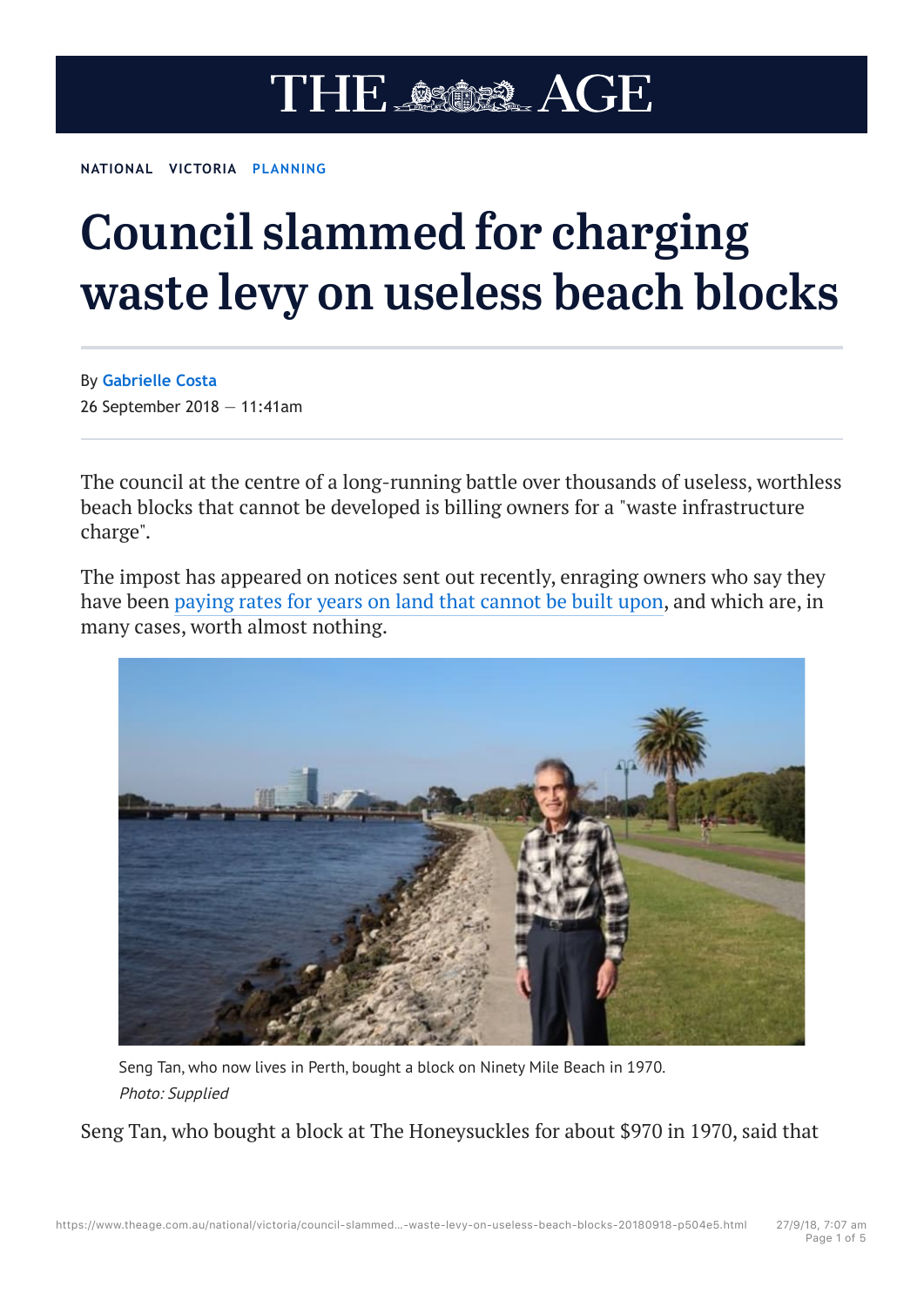his waterfront property was now nominally worth \$1000 – and he had been paying the rates for decades.

Mr Tan has no waste collection on his property and no use for any waste infrastructure, as his land, which was once zoned residential, cannot now be developed because of changes to planning rules.

Now the Wellington Shire Council has levied the \$55 waste infrastructure charge, Mr Tan questioned whether it was in a bid to try to "scare people into surrendering their properties".

"They charge me rates to put pressure on me to sell to them," he said. "I am holding off. I do not give up easily."



Seng Tan's rates notice, with the waste infrastructure charge highlighted.

Photo: Jamie Brown

Mr Tan's rates notice says the waste infrastructure charge is to help the council "comply with the Environment Protection Authority requirements, state legislation and sound waste management practice ... to specifically fund sustainable waste facilities".

The Age is aware of other owners also being billed for the waste infrastructure charge on similar blocks. One said simply: "But what do I have to pay this for?"

A spokeswoman for the Wellington Shire said all ratepayers in the municipality were charged the levy "for the provision of waste infrastructure for the benefit of the broader community".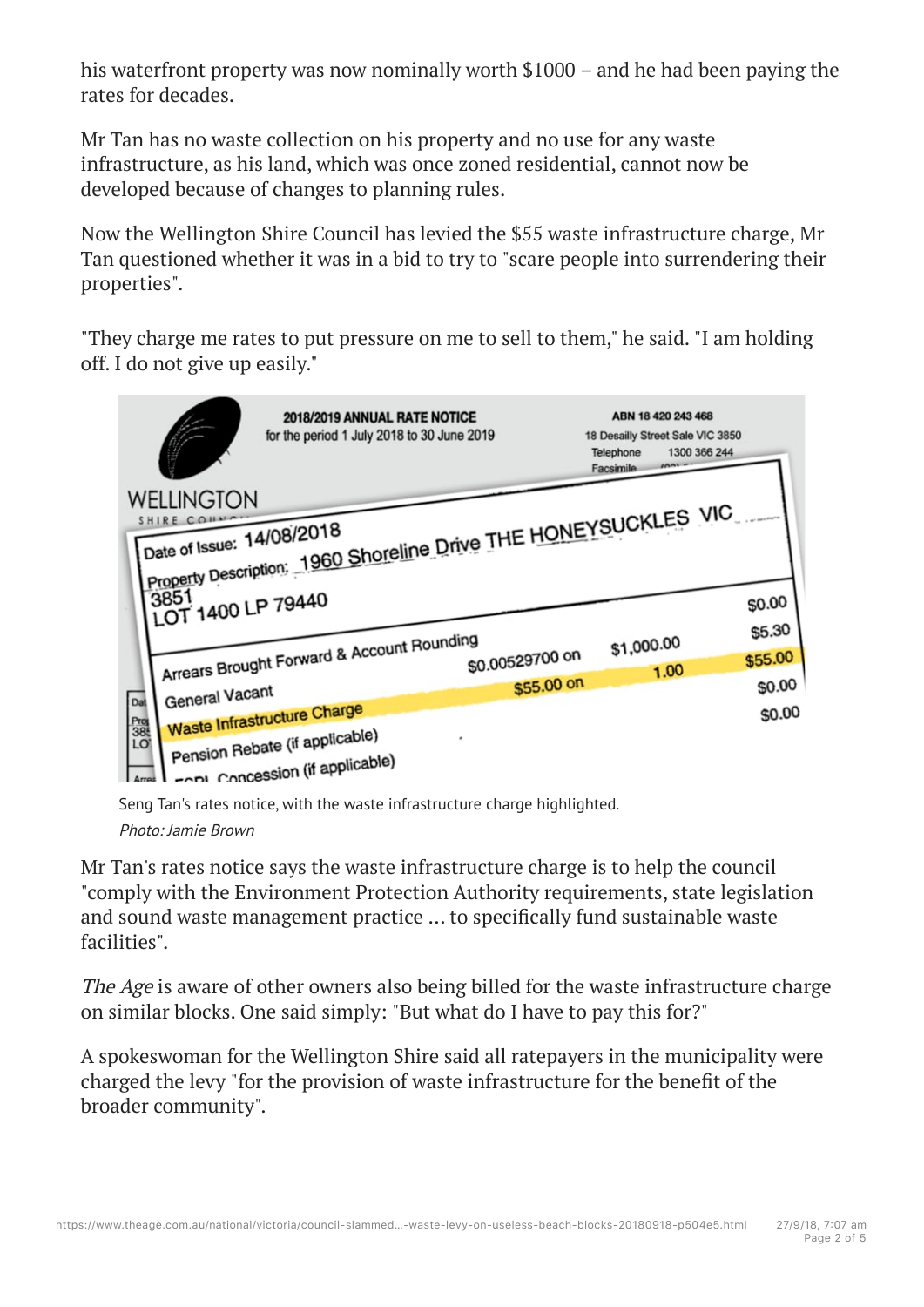"The charge is to cover the cost of regenerating, EPA compliance and operating the transfer stations and tip sites within the municipality. All tip and transfer stations are available for the use of all ratepayers."

The council has plans to ask people in some parts of Ninety Mile Beach to hand back their blocks next year. There are 2800 subdivisions in the area that will be subject to the "voluntary assistance scheme".

Anyone giving their property back will receive no compensation.

The council spokeswoman said Mr Tan's block was not in the area subject to that voluntary assistance scheme but in a separate costal dunes section and that Mr Tan had been "provided with an offer for the transfer of the land". The offer was for an assistance payment of \$1500.

The beach-blocks saga is often referred to as Victoria's longest-running planning dispute.

A private developer sold 11,800 blocks in the 1950s and 60s, mostly to newly arrived migrants, along a 25-kilometre stretch of coastline within the bounds of what is now Wellington Shire.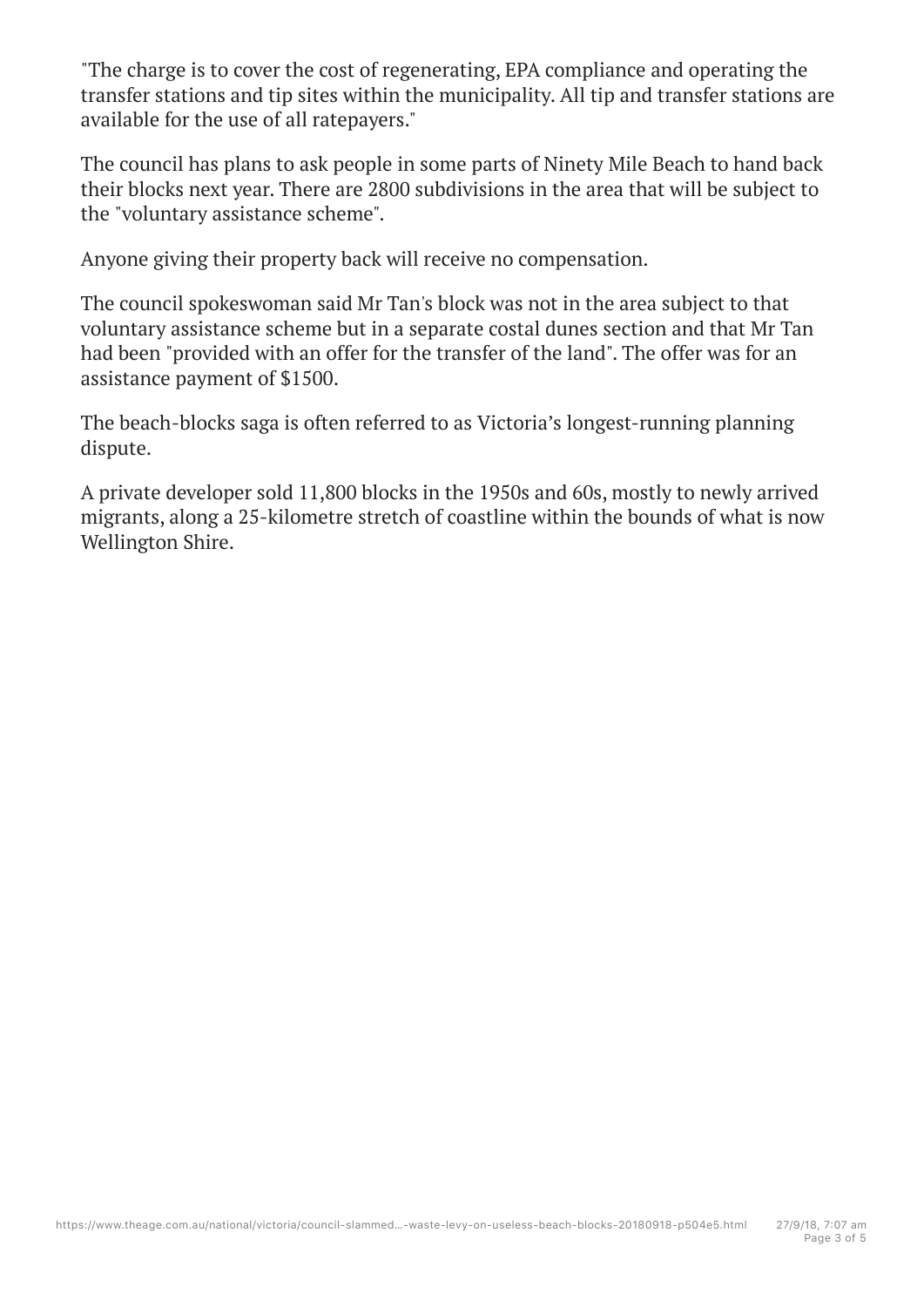

Shortly after people bought the blocks, they were told the land could not be developed.

Essential infrastructure that had been promised on what was touted as Victoria's own Surfers Paradise was never built.

Since then, planning regulations and state and council policy governing the area has changed many times, creating confusion and worry among landowners. Many have given their blocks back under a series of buybacks and some properties have been compulsorily acquired. Some owners, however, are holding on.

There are some parts of the original subdivision where development is allowed,